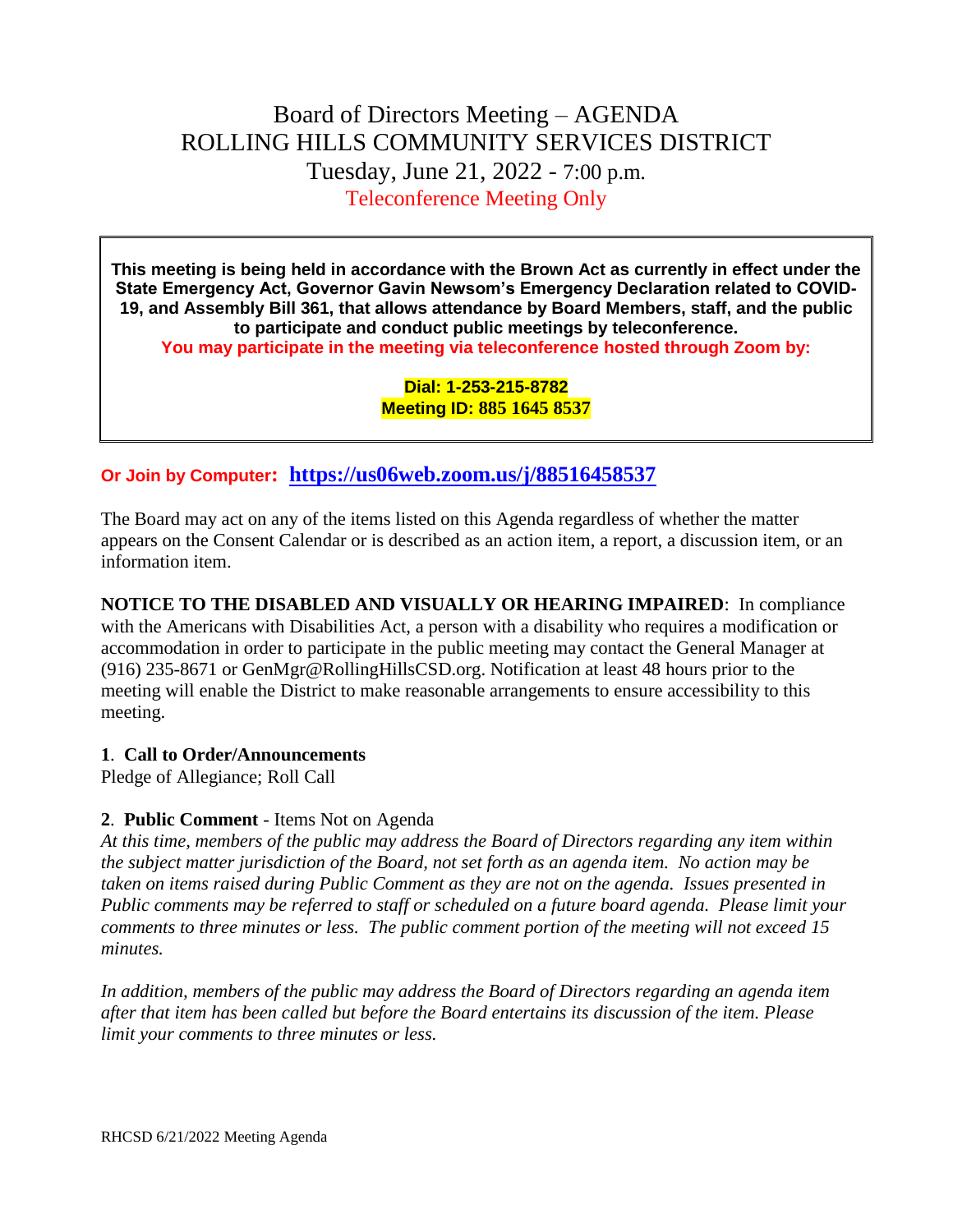### **3. Monthly Reports**

**a.** General Manager Report – Discussion of GM duties handled by delegated Board members until the position is filled and activity over the past month

**b.** Long Range Funding Ad Hoc Committee Report

### **4. Consent Items**

*All items on the Consent Calendar are considered routine and will be approved without discussion by a single roll call vote. Any Board Member or member of the public may remove any item from the Consent Calendar. If an item is removed, it will be discussed separately following approval of the remainder of the Consent Calendar. Any Board Member may abstain from one or more items on the Consent Calendar.*

- a. Approve and file Minutes of the Board of Directors meetings as follows:
	- Special meeting held on April 12, 2022
	- Regular meeting held on April 19, 2022
	- Continuation of April 19, 2022 meeting on April 27, 2022 with attachment of Chaney Hicks April 21, 2022 meeting notes with Elliott Homes
	- Regular meeting held on May 17, 2022
	- Special Budget Workshop meeting held on May 31, 2022
- b. Approve and file the Monthly Financial Reports for the District prepared by the El Dorado County Auditor Controller's office for the period ended May 31, 2022
- c. Correspondence accept and file:
	- Umpqua Bank statement for May 2022
	- May 31, 2022 email from Keegan McVey of Auditor's Office regarding Year End Deadlines
	- June 15, 2022 email from Keegan McVey of Auditor's Office regarding Mileage Reimbursement Rate Increase
	- June 17, 2022 email from CSDA regarding Board of Directors election for Seat B and candidate information
	- PG&E Notice regarding growing Wildfire risk

Consent Items Pulled for Discussion: \_\_\_\_\_\_\_\_\_\_\_\_\_\_\_\_\_\_\_\_\_\_\_\_\_\_\_\_\_\_\_\_\_\_\_\_\_\_\_\_\_\_\_

### **5. Old Business**

**a. Recruitment for General Manager Position –** Board to discuss recruitment status and methods for advertising the position (Discussion/ Possible Action Item)

### **6. New Business**

**a. Remote Teleconference Meetings of the Board for the 30-Day Period June 22, 2022 through July 21, 2022 per AB 361 –** Consideration of adoption of Resolution 22-10 proclaiming a local emergency persists, re-ratifying the proclamation of a State of Emergency by Governor Gavin Newson, and re-authorizing remote teleconference meetings